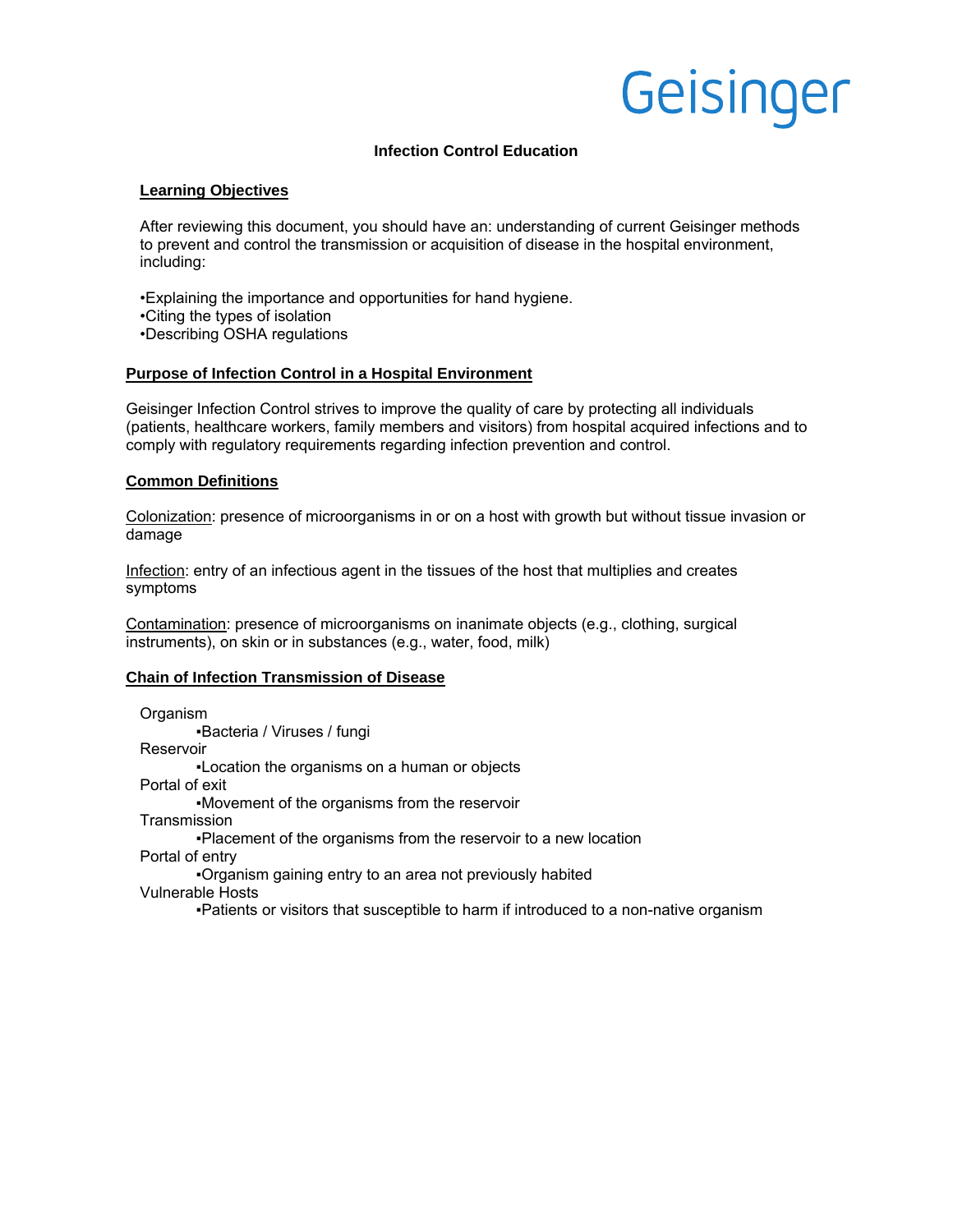# Geisinger

#### **Modes of Transmission**

Transmission of organism occurs by:

- 1. Direct contact by touching the organism •Contact with organism by direct touch of an infectious person •Contact with contaminated environment
- 2. Contact with large droplets produced through coughing or sneezing •Contact with organism from person producing infectious droplets •Contact with contaminated environment from person producing infectious droplets
- 3. Breathing in small droplets that remain in the air for extended amounts of time •Breathing contaminated air by person producing small infectious droplets

#### **Methods of Prevention**

Hand Hygiene

▪Five Moments of Hand Hygiene ▪Appropriate hand hygiene

Organism specific transmission precautions

▪Standard Precautions

▪Contact Isolation

▪Droplet Isolation

▪Droplet with eye protection Isolation

▪Airborne Isolation

#### **Hand Hygiene**

1. Before Patient Contact

When? Clean your hands before touching a patient when approaching him/her Why? To protect the patient against harmful germs carried on your hands

2. Before Aseptic Task

When? Clean your hands immediately before any aseptic task Why? To protect the patient against harmful germs, including the patient's own germs

3. After Body Fluid Exposure Risk

When? Clean your hands immediately after an exposure to body fluids (and after glove removal)

Why? To protect yourself and the health-care environment from harmful patient germs

4. After Patient Contact

When? Clean your hands after touching a patient and his or her immediate surroundings when leaving

Why? To protect yourself and the health-care environment from harmful patient germs

5. After Contact with Patient Surroundings

When? Clean your hands after touching any object or furniture in the patient's immediate surroundings, when leaving – even without touching the patient Why? To protect yourself and the health-care environment from harmful patient germs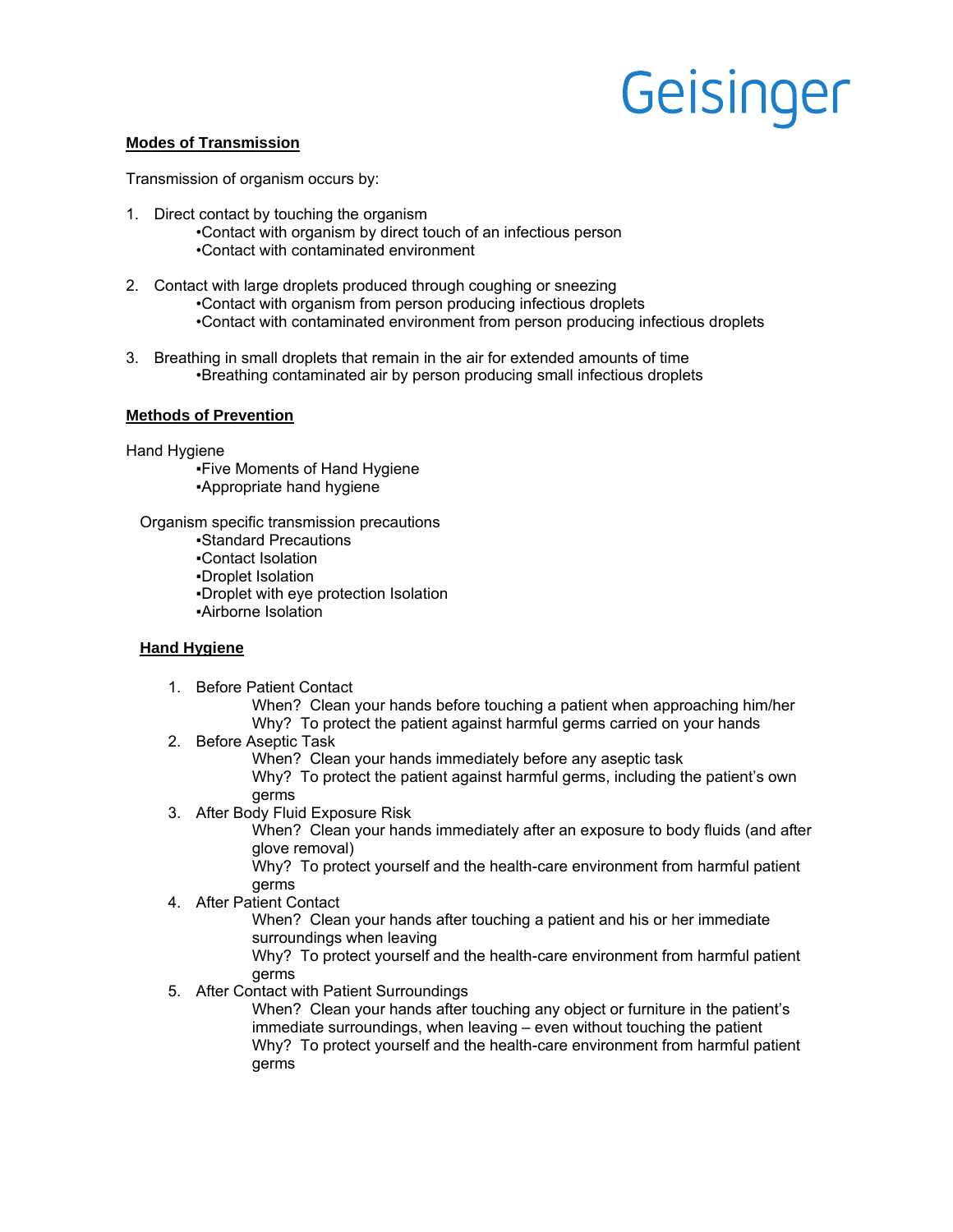# Geisinger

If hands are not visibly soiled, use of an alcohol-based hand rub is acceptable.

When hands are visibly soiled or organism specific transmission precautions are implemented, wash of hands with soap and water.

▪Use of alcohol-based hand rub when organism specific transmission precautions are implemented can spread risk for disease.

#### **Standard Precautions**

▪Standard precautions should be used with all patients when contact with blood, body fluids, mucous membranes or non-intact skin is anticipated.

▪ Appropriate personal protective equipment should be worn when exposure risks are possible.

▪ Equipment must be cleaned appropriately before and after patient use

▪ Linen should be handled properly to prevent contamination of the clothing and environment. Dispose soiled linen at the point of use.

#### **Isolation Precautions**

Contact Precautions

▪Carefully read all information on isolation sign and perform necessary tasks prior to entering and exiting the patient environment.

▪Supplies for compliance should be available outside the patient environment.

▪Ask GHS employee for clarification as needed.

#### Special hand washing instructions

▪Carefully read all information on isolation sign and perform necessary tasks after exiting the patient environment.

▪Ask GHS employee for clarification as needed.

#### Droplet Precautions

▪Carefully read all information on isolation sign and perform necessary tasks prior to entering and exiting the patient environment.

▪Supplies for compliance should be available outside the patient environment. ▪Ask GHS employee for clarification as needed.

#### Droplet Precautions with Eye protection

▪Carefully read all information on isolation sign and perform necessary tasks prior to entering and exiting the patient environment.

▪Supplies for compliance should be available outside the patient environment. ▪Ask GHS employee for clarification as needed.

# Airborne Precautions

▪Carefully read all information on isolation sign and perform necessary tasks prior to entering and exiting the patient environment.

▪Supplies for compliance should be available outside the patient environment. ▪Ask GHS employee for clarification as needed.

**NOTE:** Annual fit testing with appropriate mask, according to manufacturer, **MUST** be performed prior to entry in to Airborne isolation.